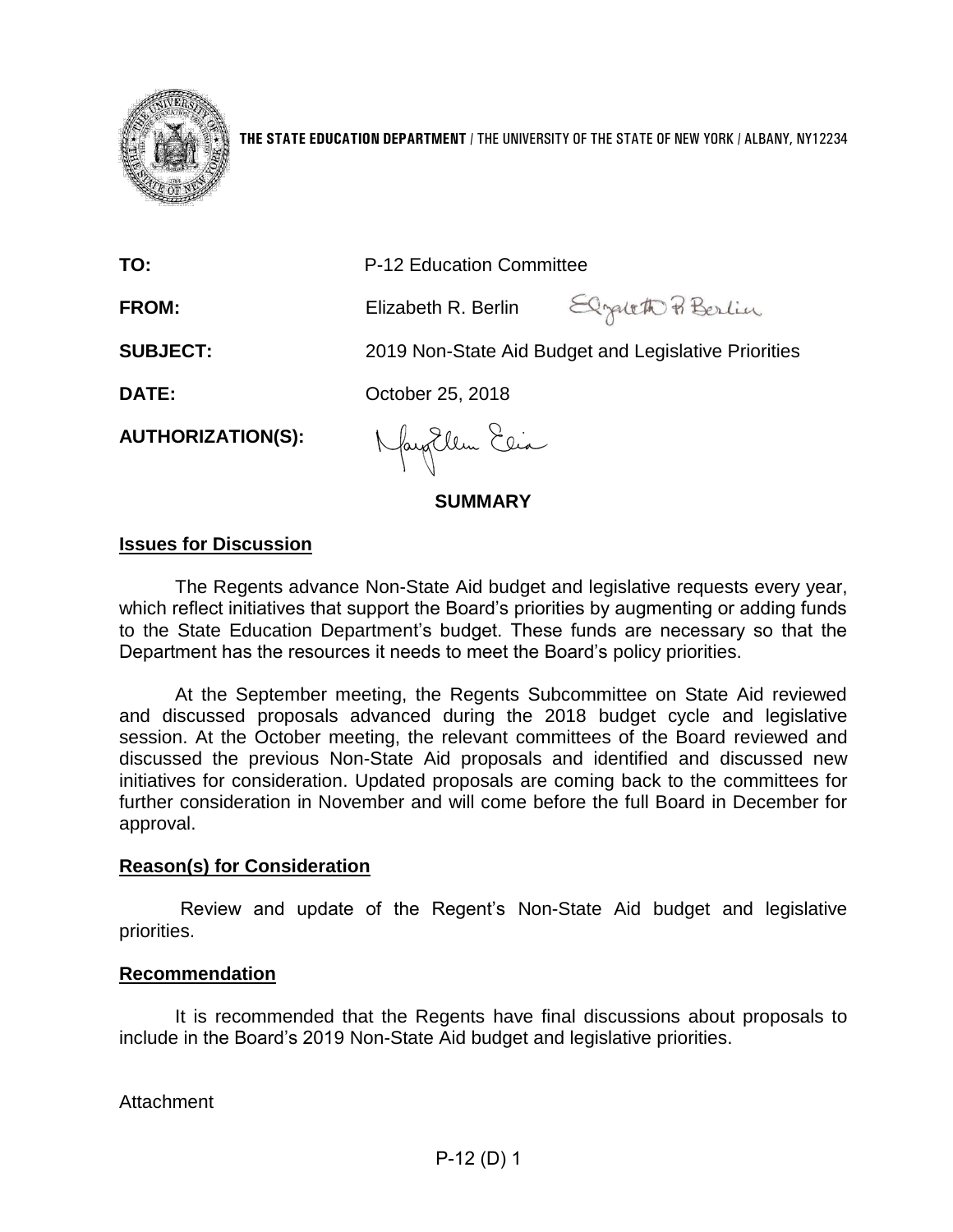| <b>Proposal Description</b>                                                                                                                                                                                                                                                                                                                                                                                                                                                                | <b>Amount of</b><br><b>Request</b> | <b>Policy</b><br><b>Area</b> | <b>History/Notes</b>                                                                                                                                                                                                                                                                           |
|--------------------------------------------------------------------------------------------------------------------------------------------------------------------------------------------------------------------------------------------------------------------------------------------------------------------------------------------------------------------------------------------------------------------------------------------------------------------------------------------|------------------------------------|------------------------------|------------------------------------------------------------------------------------------------------------------------------------------------------------------------------------------------------------------------------------------------------------------------------------------------|
| <b>Promotion of Positive School</b><br><b>Climate and Bullying Prevention-</b><br><b>Expand the Supportive Schools Grant</b><br>Program and Technical Assistance<br>Centers to provide resources for<br>schools to be able to assess their<br>current environment and provide them<br>with the support necessary to develop<br>and implement a plan, derived from<br>evidence-based strategies and best                                                                                    | \$8M                               | Equity                       | This would be a<br>modification of a previous<br>Board Priority that reflects<br>a decreased ask to reflect<br>investments made in the<br>Enacted Budget.<br>Last year the request was<br>for \$10M. The Enacted<br>Budget provided \$2<br>million in new funding to<br>establish a Supportive |
| practices, for improving school culture,<br>climate, and safety, including<br>prevention of and responses to bullying<br>and ensuring and enhancing DASA<br>compliance.                                                                                                                                                                                                                                                                                                                    |                                    |                              | Schools Grant Program to<br>support grants to school<br>districts. The appropriation<br>includes a 5% set-aside for<br>Department administration.                                                                                                                                              |
| <b>Expanding Access to Quality High-</b><br>Level Coursework-Establish a grant<br>program that would expand and scale<br>up existing online coursework<br>platforms that would be provided to<br>high needs school districts at no cost to<br>increase access to advanced level<br>coursework (AP), that is vetted by<br>NYS certified school and district<br>leaders or appropriate entities,<br>inclusive of the needs of ELLs and<br>SWDs, and delivered by a NYS<br>certified teacher. | \$3M                               | Equity                       | This was a previous Board<br>priority.                                                                                                                                                                                                                                                         |
| <b>Additional ESSA Implementation</b><br>Recommendations which include:<br>Supporting Struggling (CSI $&$<br>TSI) Schools- \$3.5M;<br><b>Improving Transition Services</b><br>to NYS Students at Neglected<br>& Delinquent Facilities-<br>\$300,000;<br>Providing High-Quality<br>Professional Learning-\$2.9M;<br>and<br><b>Creation of a Parent-Friendly</b><br>Data Dashboard- \$2.5M.                                                                                                  | \$9.2M                             | <b>ESSA</b>                  | These were previous Board<br>priorities.                                                                                                                                                                                                                                                       |

**2019 Potential Non-State Aid Budget Priorities Discussion- P12**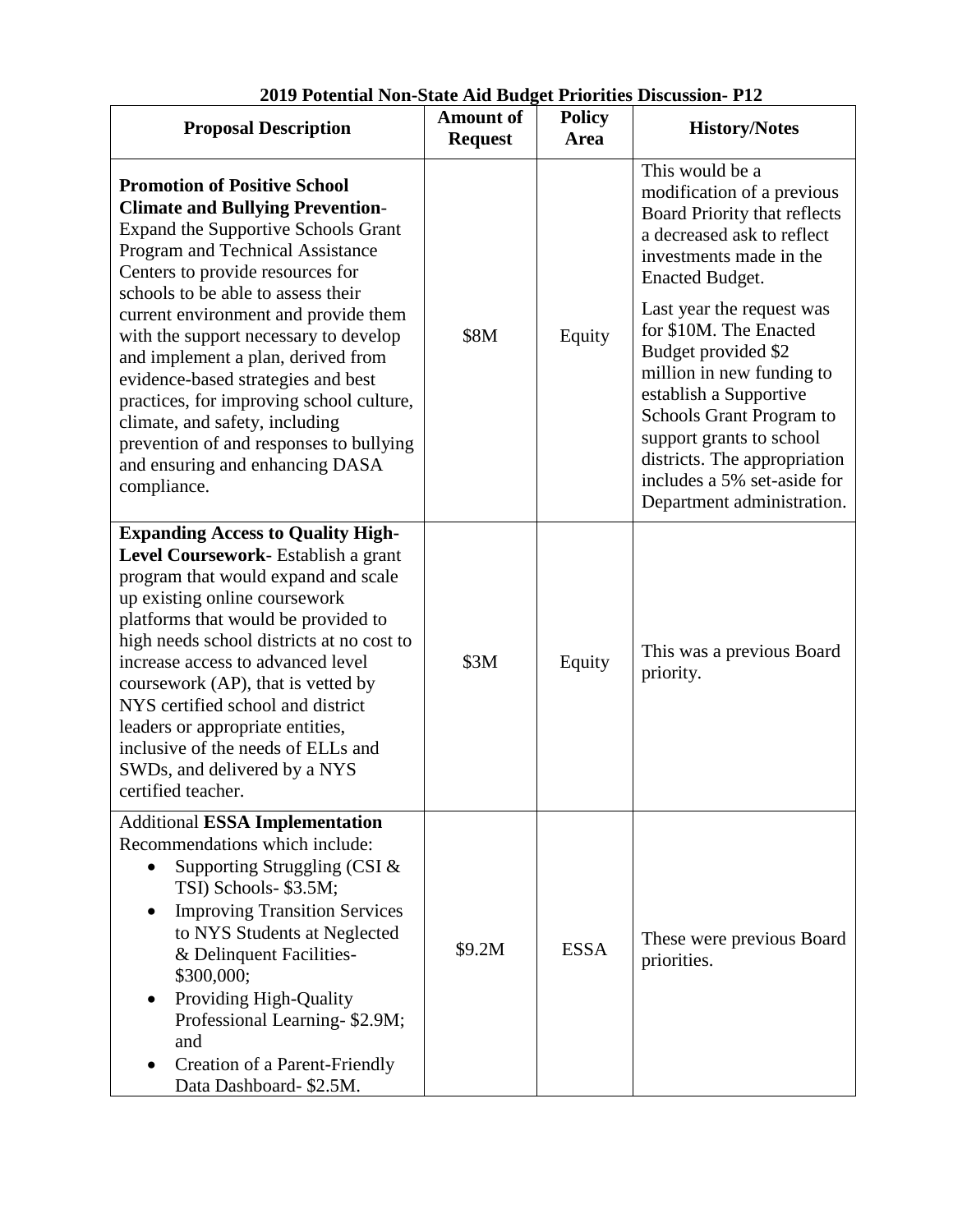| <b>Access to High-Quality Early</b><br><b>Education and Early Care</b><br><b>Programs</b> - Implementation of the<br>recommendations of the Regents Early<br>Childhood Workgroup's Blue Ribbon<br>Committee.                                                                                                                                                                                                                                                                                                                   | <b>TBD</b>                                    | Early<br>Learning | This was a previous Board<br>priority.                                                                                                                                                                                                     |
|--------------------------------------------------------------------------------------------------------------------------------------------------------------------------------------------------------------------------------------------------------------------------------------------------------------------------------------------------------------------------------------------------------------------------------------------------------------------------------------------------------------------------------|-----------------------------------------------|-------------------|--------------------------------------------------------------------------------------------------------------------------------------------------------------------------------------------------------------------------------------------|
| <b>Ensuring Equal Opportunities for</b><br><b>English Language</b><br><b>Learners/Multilingual Learners-</b><br><b>Enhancing Regional Bilingual</b><br><b>Education Resource Network support</b><br>centers (RBERNs) professional<br>development, technical assistance, and<br>compliance support to meet ESSA's<br>mandates and goals regarding<br>ELL/MLL achievement.                                                                                                                                                       | \$2.375M                                      | <b>ELLs</b>       | This would be a<br>modification of a previous<br><b>Board Priority that reflects</b><br>an increased funding<br>request to address costs of<br>translations services in<br>RBERNs (\$775,000).<br>Last year the request was<br>for \$1.6M. |
| <b>Enhancing the Achievement of</b><br><b>ELLs-</b> Supporting Spanish Language<br>Arts (SLA) test development (5-year<br>phase-in with costs in out years) and 3-<br>8 and Regents exam translations in<br>order to test student content and<br>language mastery, not just their<br>proficiency in English.<br>SLA test development would begin<br>with development of SLA standards<br>and prep for testing in Grades 3-5. In<br>subsequent years, the assessment<br>would grow to include Grades 6-8 and<br>one year in HS. | <b>SLA</b><br>\$3.43M<br>Translations<br>\$1M | <b>ELLs</b>       | This was a previous Board<br>priority.                                                                                                                                                                                                     |
| <b>Ensuring the Appropriate Provision</b><br>of English Language Learner<br><b>Services</b> - Creating a new English<br>Language Proficiency assessment for<br>English Language Learners/<br>Multilingual Learners with Severe<br>Cognitive Disabilities (3-year phase in<br>with costs in out years).                                                                                                                                                                                                                         | \$2M                                          | <b>ELLs</b>       | This would be a new Board<br>priority that addresses a<br>new federal mandate.                                                                                                                                                             |
| <b>Regents Exams in World Languages-</b><br>The development of Regents Exams in<br>Spanish and French (5-year phase-in<br>with costs in out years).                                                                                                                                                                                                                                                                                                                                                                            | \$950,000                                     | Efficiency        | This was a previous Board<br>priority.                                                                                                                                                                                                     |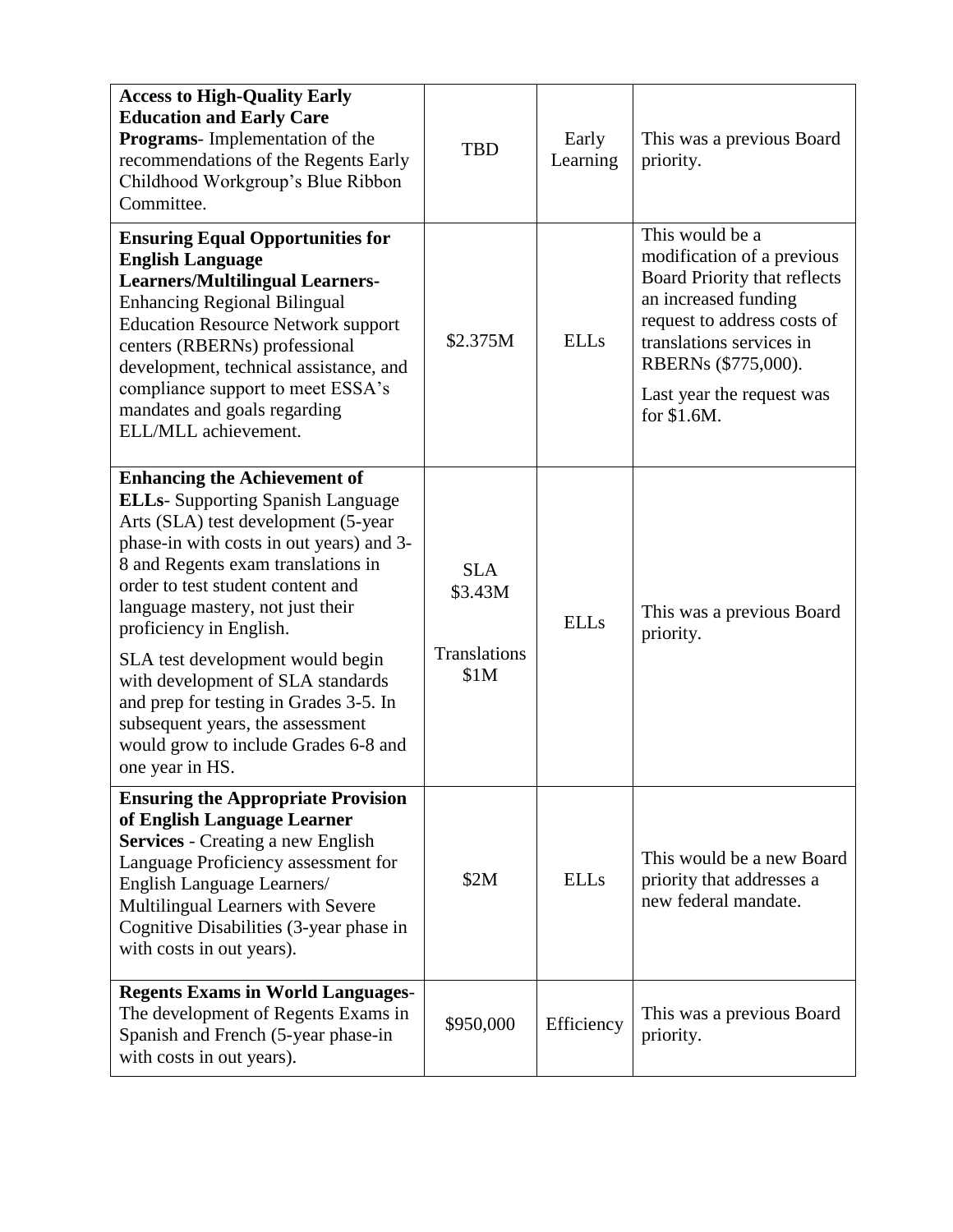| <b>Creating a Special Education and</b><br><b>Related Services Data System-</b><br>additional funding to support phase II<br>of the system development.                                            | \$3.46M   | Efficiency | These are modifications of<br>previous Board Priorities.<br>\$2m was provided in the                                                              |
|----------------------------------------------------------------------------------------------------------------------------------------------------------------------------------------------------|-----------|------------|---------------------------------------------------------------------------------------------------------------------------------------------------|
| <b>Improving Facilities System</b><br><b>Services-</b> additional funding to<br>complete the analysis, development,<br>testing, data migration and<br>implementation of the replacement<br>system. | \$300,000 | Efficiency | 2017-18 Budget and shared<br>for the initial phases of<br>data system projects for<br>Special Education,<br>Facilities Planning and<br>State Aid. |

# **2019 Potential Non-State Aid Budget Priorities Discussion- Department-Wide**

| <b>Proposal Description</b>                                                                                                                                                                                                          | <b>Amount of</b><br><b>Request</b> | <b>Policy</b><br>Area | <b>History/Notes</b>                   |
|--------------------------------------------------------------------------------------------------------------------------------------------------------------------------------------------------------------------------------------|------------------------------------|-----------------------|----------------------------------------|
| <b>Building Oversight and Support</b><br><b>Capacity at SED</b> - Creation of a 5%<br>set-aside within all new programs for<br>administrative oversight and technical<br>assistance, as is common in federal<br>grants and programs. | 5% set-aside                       | Efficiency            | This was a previous Board<br>priority. |
| <b>Enhancing Transparency by</b><br><b>Webcasting Regular Board of</b><br><b>Regents Public Meetings</b>                                                                                                                             | \$200,000                          | Efficiency            | This was a previous Board<br>priority. |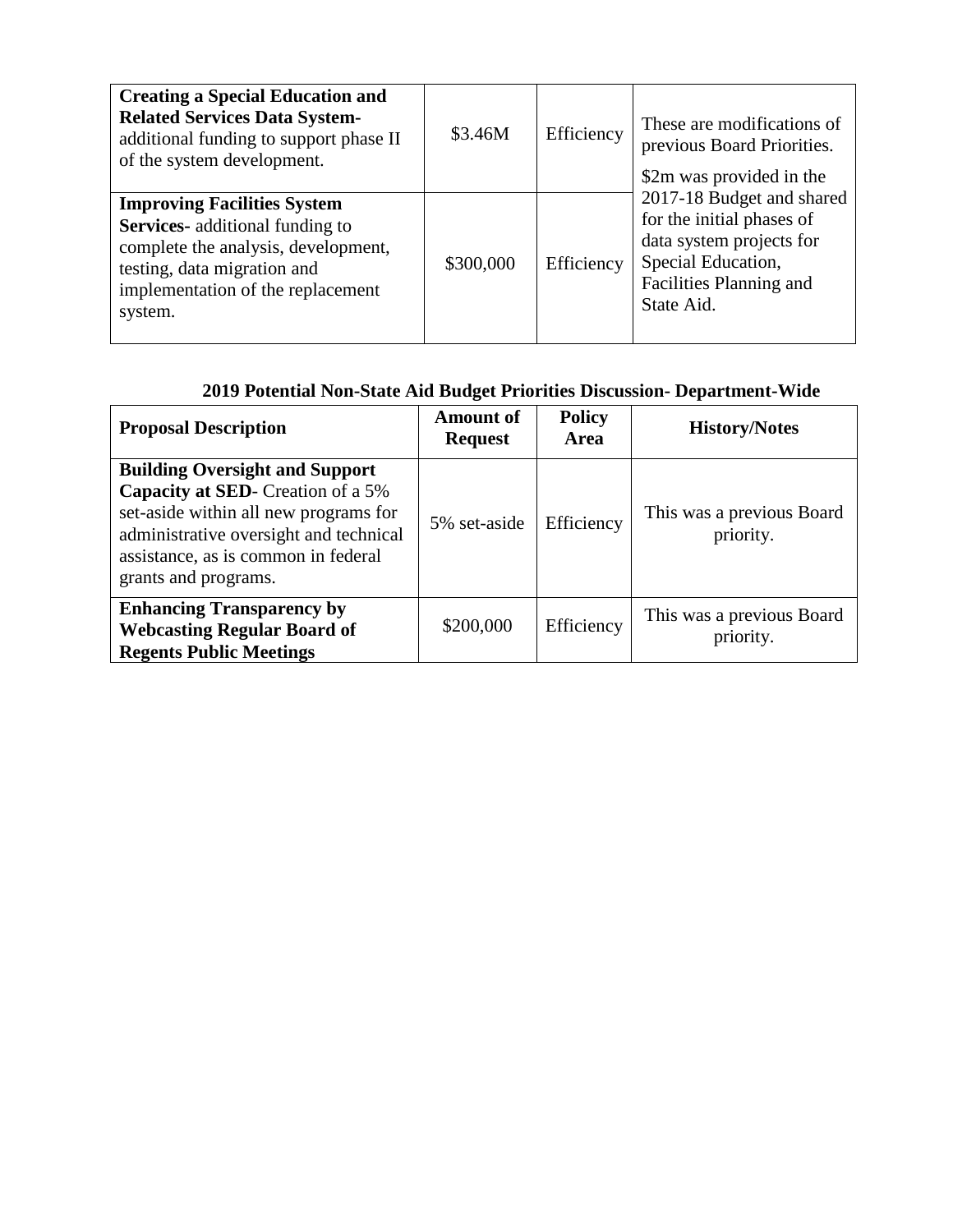| <b>Proposal</b>                                                                                                                                                                                                                                                                                                                                                                                                                                                                                                 | <b>Policy</b><br>Area | <b>History/Notes</b>                                                                                                                                                                                                                                                                                                                                                                                                                                                                                                                                                            |  |
|-----------------------------------------------------------------------------------------------------------------------------------------------------------------------------------------------------------------------------------------------------------------------------------------------------------------------------------------------------------------------------------------------------------------------------------------------------------------------------------------------------------------|-----------------------|---------------------------------------------------------------------------------------------------------------------------------------------------------------------------------------------------------------------------------------------------------------------------------------------------------------------------------------------------------------------------------------------------------------------------------------------------------------------------------------------------------------------------------------------------------------------------------|--|
| <b>Access to High-Quality Early Education</b><br>and Early Care Programs-<br>Implementation of the legislative<br>recommendations of the Regents Early<br>Childhood Workgroup's Blue Ribbon<br>Committee.                                                                                                                                                                                                                                                                                                       | Early<br>Learning     | This would be a new Board priority.                                                                                                                                                                                                                                                                                                                                                                                                                                                                                                                                             |  |
| <b>Tenure and Seniority Protections for</b><br><b>Bilingual and ESOL Teachers/Teaching</b><br><b>Assistants</b> -Require school districts, in the<br>event of an abolition of a position, to<br>excess the teacher/teaching assistant with<br>the least seniority in the tenure area of the<br>position abolished, except where the<br>retention of a less senior teacher/teaching<br>assistant fluent in a specific language is<br>necessary for the school to provide required<br>bilingual/ESOL instruction. | <b>ELLs</b>           | This was a previous Board priority.<br>Legislation was introduced in both<br>houses (S.6486 Marcellino/A.6512<br>Nolan).                                                                                                                                                                                                                                                                                                                                                                                                                                                        |  |
| <b>Mandate Relief and State Aid Claims</b><br>Flexibility-Eliminate or reduce a<br>significant number of statutory mandates<br>and provide greater flexibility relating to<br>transportation, educational management<br>services, special education requirements, as<br>well as school aid and building aid<br>payment flexibility.                                                                                                                                                                             | Efficiency            | This would be a modification of a<br>previous Board priority that would<br>provide additional mandate relief<br>provisions.<br>Legislation was introduced in both<br>houses $(S.5247-A)$<br>Marcellino/A.6513-A Nolan).<br>Provisions within this legislation<br>were also introduced as stand-alone<br>bills:<br>S.4832 Marcellino- passed<br>$\bullet$<br>the Senate.<br>A.3231 Thiele/S.3970<br>$\bullet$<br>Seward- passed the Senate<br>and was reported to the Ways<br>and Means committee in the<br>Assembly.<br>S.8476 Marcellino was moved the<br>Floor in the Senate. |  |

# **2019 Potential Legislative Priorities Discussion- P-12**